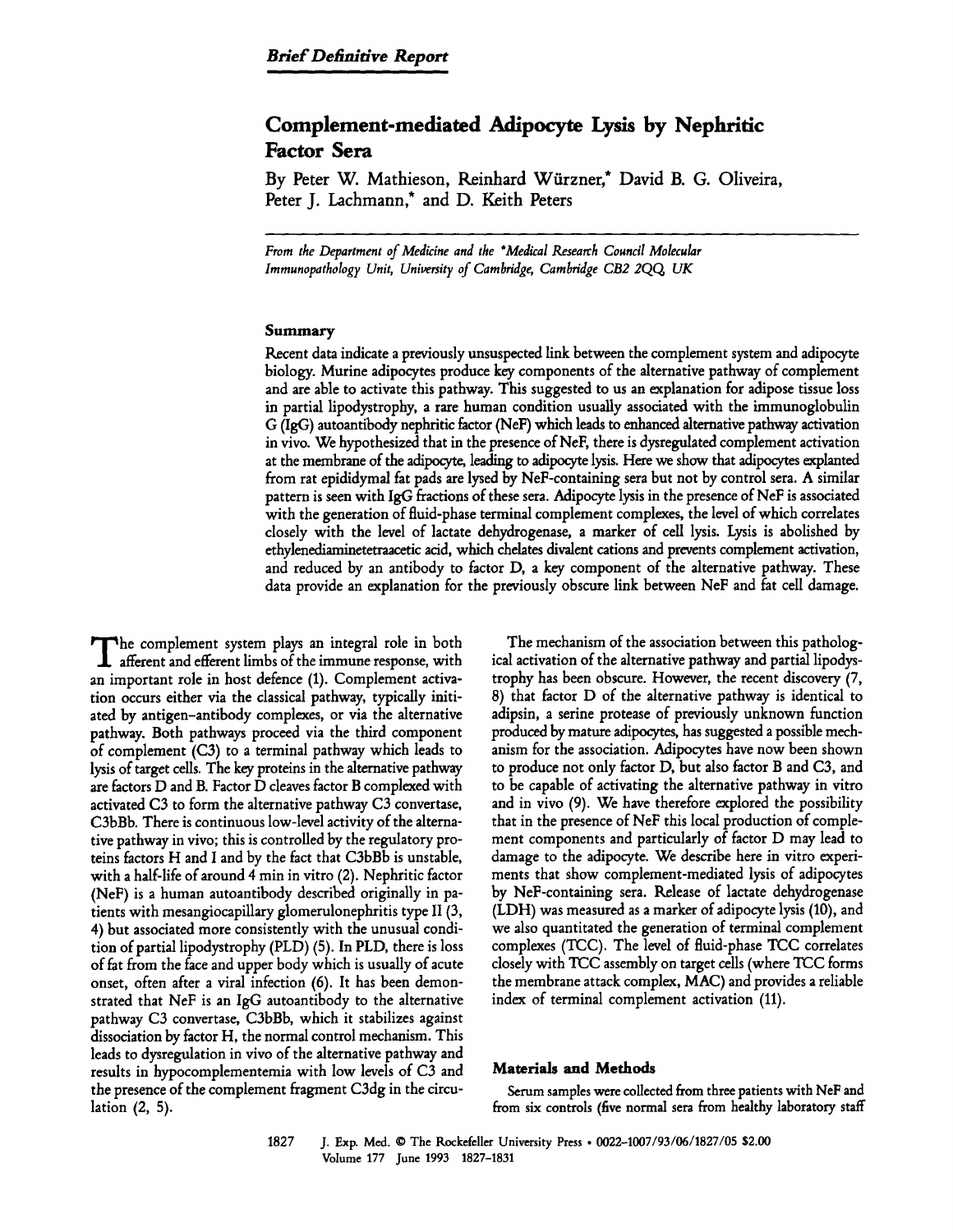and serum from a patient with lupus nephritis and hypocomplementemia as a disease control). Aliquots of fresh serum were frozen at  $-20^{\circ}$ C until use. IgG fractions were prepared either by 1200 affinity chromatography on protein G or by 50% ammonium sulphate precipitation.  $\frac{1000}{2000}$ 

Epididymal fat pads were removed from Brown Norway rats,  $\equiv$  800 nord into small fragments, and digested with type II collagenase minced into small fragments, and digested with type II collagenase (Sigma Immunochemicals, Poole, NK) for 45 min at 37°C. A single<br>cell suspension of adipocytes was obtained by sieving through a<br>sterile nylon sieve before centrifugation at 400 g for 1 min. In some<br>experiments, other targ cell suspension of adipocytes was obtained by sieving through a sterile nylon sieve before centrifugation at 400 g for 1 min. In some  $\frac{2}{\epsilon^2}$  400 experiments, other target cells were used: human adipocytes prepared in a similar way from small samples of subcutaneous fat ob- $_{200}$ tained at routine surgery; the murine preadipocyte cell line F442A (12); and rat peripheral blood mononuclear cells prepared by density gradient centrifugation of anticoagulated whole blood.

All incubations were in Medium-199 (Flow Laboratories, Irvine, UK), supplemented with 20 mM D-glucose (Sigma Immunochemicals) and 100 mg/1 t-glutamine (Flow Laboratories), and buffered with 25 mM Hepes (Flow Laboratories), at  $37^{\circ}$ C in a humidified atmosphere with 5%  $CO<sub>2</sub>$ . 800  $\mu$ l of adipocyte suspension was added to 2-ml wells in a tissue culture-treated plate (Corning Inc., Corning, NY), and incubated with 800  $\mu$ l of serum (normal, disease control, or NeF). In other experiments, a similar quantity of purified IgG was added, together with 400  $\mu$ l of normal serum as a source of complement components. The effects of EDTA, which chelates divalent cations and abolishes complement activation, and a mAb which binds to and blocks the function of factor D (13) were also examined. Positive controls were incorporated: detergent lysis of adipocytes using 2% Triton X-100 (Sigma Immunochemicals) for maximal LDH release and a concentration of zymosan designed to cause maximal alternative pathway complement activation (15 mg/ml) for TCC generation. 50- $\mu$ l aliquots of infranatant were removed at intervals and stored at  $4^{\circ}$ C overnight before being assayed in one batch. All samples were coded and analyzed without knowledge of experimental groups.

LDH assays were performed on an analyzer (Monarch Centrifugal; Instrumentation Laboratory, Warrington, UK) using a colorimetric assay based on the generation of nicotinamide adenine dinucleotide (NAD<sup>+</sup>) and lactate from pyruvate and NADH (14).

TCC was assayed by sandwich ELISA as previously described (15). Briefly, mAb (WU 7-2) directed against a neoepitope of TCC was adsorbed to microplate wells (1.5  $\mu$ g/well, overnight at 4°C). After blocking with PBS containing 1% gelatin, wells were incubated with test samples at 1:16 and 1:80 dilutions. Biotinylated polyclonal goat anti-C6 IgG was then added (2.5  $\mu$ g/well), followed by horseradish peroxidase-labeled streptavidin (Amersham International, Amersham, Bucks, UK) at a dilution of 1:500. Finally, 2,2'-azino-di-(3-ethylbenzthiazoline) sulfonic acid (Sigma Immunochemicals) was added and the increase in absorption at 410 nm was recorded using an automated ELISA plate reader (Bio-Rad Laboratories, Hemel Hempstead, UK). The data were related to a standard curve calibrated using a standard complement-activated serum with a known concentration of TCC.

#### **Results**

Incubation of rat epididymal fat pad cells with NeFcontaining sera was consistently associated with progressive LDH releases over 20 h, whereas incubation with control sera was associated with little or no rise in LDH (Fig. 1: results for two NeF sera. We have recently tested a third NeF serum, and this gave a similar pattern of LDH release). By



Figure 1. LDH activity (expressed as *delta LDH*, i.e., change from baseline level) with time in infranatants from incubations of adipocytes with one normal and two NeF sen. Data shown is representative of eight similar experiments in which the two NeF sera and six control sera were tested.

20 h, the level of LDH in the incubations with NeF sera approached that seen when ceils were totally lysed with detergent. IgG fractions of the sera gave a similar pattern (data not shown). There was a similar effect on human adipocytes, but rat lymphocytes and the murine preadipocyte cell line F442A were not affected, so that there was no evidence of a nonspecific toxic effect (data not shown). NeF sera contained only low levels of TCC initially, but TCC levels rose progressively with time during incubation with adipocytes. There was a smaller rise in TCC with normal sera (Fig. 2). TCC levels correlated dosdy with LDH release in incubations with NeF sera, but with normal sera there was no correlation (Fig. 3). When zymosan was used to cause maximal complement activation, high levels of TCC were produced, but no rise in LDH occurred (data not shown). LDH release from adipocytes after incubation with NeF sera was abolished by coincubation with EDTA, and was reduced by coincubation with an anti-factor D mAb (Fig. 4).



Figure 2. TCC measurements (expressed as delta TCC, i.e., change from baseline level) with time from same mfranatants as m Fig. 1.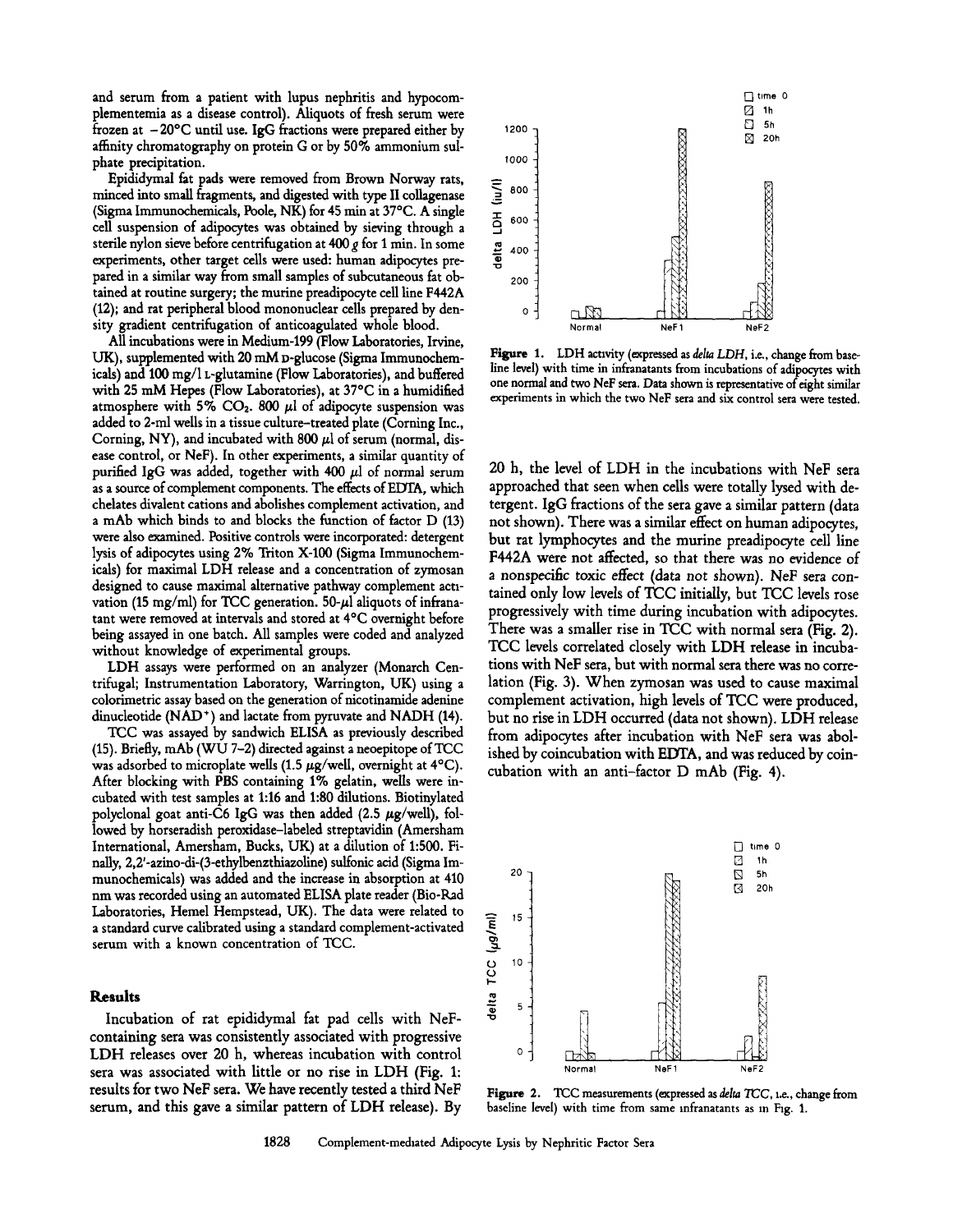



**Figure** 3. Scatterplot relating changes in LDH and TCC. Data pooled from the four experiments in which LDH and TCC were both measured, normalized by expressing maximum change from baseline in each experiment as 100% and all other results as percentage of this. Data shown for one normal serum (A; no significant correlation) and two NeF sera (B and C; Pearson's r as indicated). Other control sera also showed no significant correlation.

## **Discussion**

These data indicate that NeF-containing sera lead to adipocyte lysis by a complement-dependent mechanism. This may explain the long-standing mystery of the link between NeF and PLD. We postulate that local production of factor D and other complement components by the adipocyte becomes deleterious in the presence of NeF, which deregulates the alternative pathway. Baseline levels of TCC in the NeF sera were low, as might be expected from the fact that such sera are hypocomplementemic and functionally complement deficient. However, these sera generated high levels of TCC during incubation with adipocytes, and the level of TCC correlated



**Figure** 4. LDH activity *(delta LDH)* with time in infranatants from incubations of adipocytes with NeF sera alone and with the addition of 10 mM EDTA or 200  $\mu$ g/ml of anti-D antibody.

closely with the level of LDH, a marker of cell lysis. The slopes of the regression lines (Fig. 3) for the two NeF sera were virtually identical, suggesting that the relationship between LDH release and TCC generation was very similar for these two sera. With control sera, by contrast, although some TCC was generated, the consequences were different since there was no adipocyte lysis. Maximal TCC generation with zymosan did not lead to cell lysis. IgG preparations, which retained NeF activity, had a similar effect to whole sera, indicating that the lytic activity was contained in the IgG portion. Blockade of the complement system by EDTA abolished the effect, and a mAb which blocks the function of factor D, reduced the amount of cell lysis. Thus NeFcontaining sera have the potential to cause complementmediated fat cell damage via the alternative pathway.

The production of factor D, factor B, and C3 by adipocytes (7-9) and the capacity of these cells to activate the alternative pathway of complement (9) indicate a previously unsuspected role for the alternative pathway of complement in normal regulation of adipose tissue. Factor D/adipsin expression is increased in fasting states and decreased in certain animal models of obesity (7, 16). Adipocytes from obese animals are less able to activate the alternative pathway in vitro and in vivo (9). Previously, factor D was thought to be solely produced by cells of the monocyte/macrophage lineage, but it is now apparent that adipose tissue is a major site of factor D production in rodents (7) and in humans (8). Deficiency of factor D in humans is rare. Such individuals are not obese (17), so that clearly other mechanisms of adipose tissue regulation must exist.

1829 Mathieson et al. Brief Definitive Report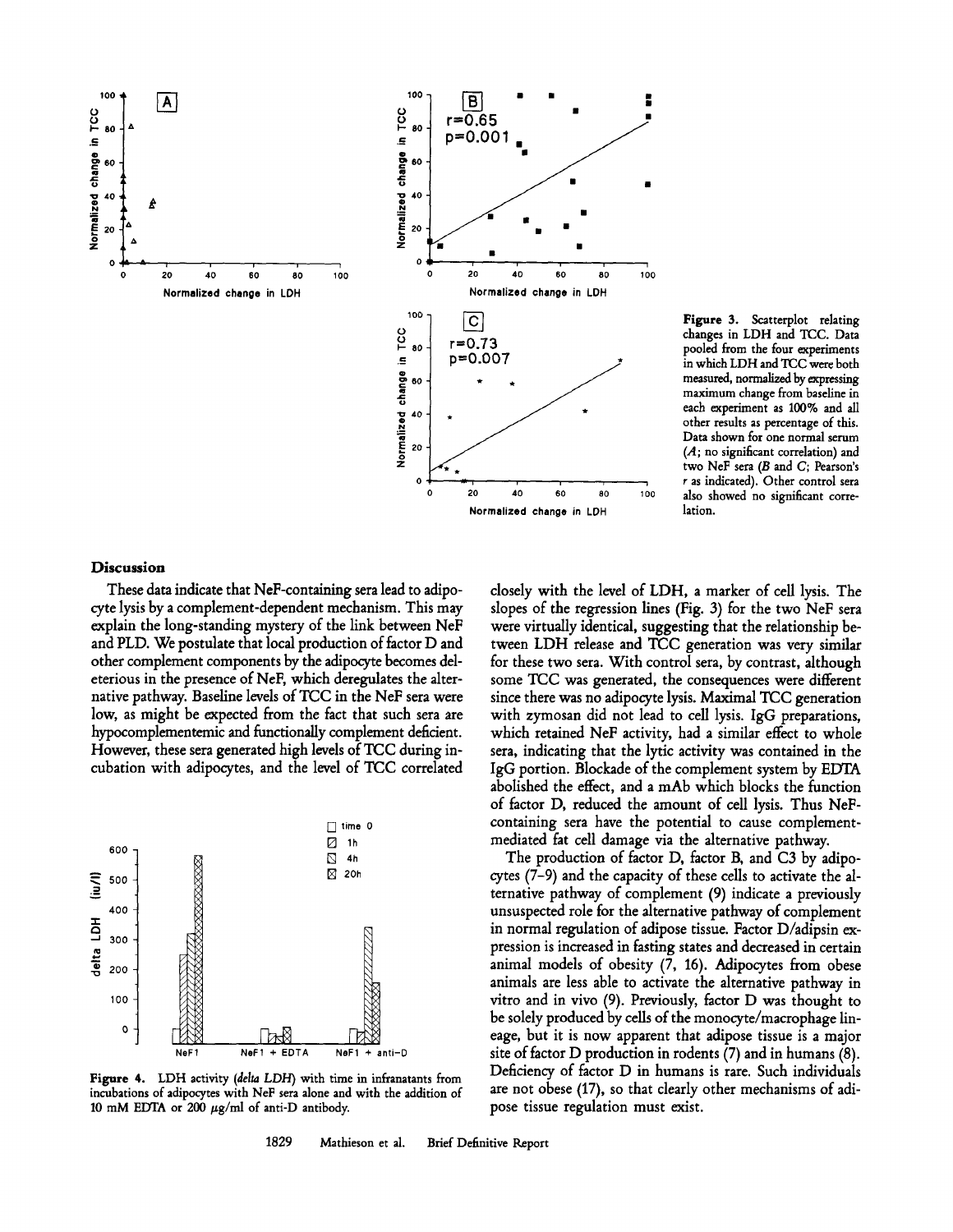Improved understanding of regulatory mechanisms in adipose tissue has obvious wide-ranging implications. The complement system, and particularly the alternative pathway, may play a physiological role in adipocyte biology. Our data provide an illustration of the consequences of deregulation in humans. Whether complement-mediated adipocyte lysis could be engaged for therapeutic benefit in obesity remains highly speculative, but is an attractive possibility. Antibodies to adipocytes have been widely tested in animals, with the aim of producing lean animals. This is particularly effective in the rat, where antiadipocyte antibodies reduce body fat by complement-mediated adipocyte lysis (18). The loss of fat tissue in such animals seems to be permanent. The metabolic consequences of this are largely unknown. Fat cell loss in PLD in human is also permanent, suggesting that, as in the animal studies, once adipocytes are lost, they are not replaced.

It remains unclear why adipocyte loss in PLD is localized to the upper body, and why adipose tissue is lost suddenly and in only a proportion of NeF-positive individuals. There may be regional and/or individual differences in the expression of complement components and/or regulatory proteins by adipocytes. The association between the onset of PLD and recent viral infection could be explained by an increase in vascular permeability and enhanced access of NeF to the vicinity of the adipocyte, although this would require the phenomenon to be extremely sensitive to NeF concentration. Perhaps more likely is an effect of increased levels of certain cytokines during intercurrent infection: alternative pathway activation by adipocytes is enhanced by IL-1 and TNF- $\alpha$  (9). Further study of adipocyte lysis by NeF sera should enable testing of these hypotheses.

The anti-factor D antibody and cell line F442A were kind gifts from, respectively, Dr. J. Schifferli (HOpital Cantonal Universitaire, Geneva, Switzerland) and Dr. Howard Green (Harvard Medical School, Boston, MA). We thank the Department of Clinical Biochemistry at Addenbrooke's Hospital for measurements of LDH.

P. W. Mathieson is a Medical Research Council Clinician Scientist Fellow; R. Würzner is supported by the Deutsche Akademische Austauschdienst and the Arthritis & Rheumatism Council; D. B. G. Oliveira is a Lister Institute Research Fellow.

Address correspondence to Dr. P. W. Mathieson, University of Cambridge School of Clinical Medicine, Addenbrooke's Hospital, Hills Road, Cambridge CB2 2SP, UK.

*Received for publication 16 February 1993.* 

#### **References**

- 1. Kinoshita, T. 1991. Biology of complement: the overture. *Immunol. Today.* 12:291.
- 2. Daha, M.R., D.T. Fearon, and K.F. Austen. 1976. C3 nephritic factor (C3Nef): stabilization of fluid phase and cell-bound alternative pathway convertase. *J. Immunol.* 116:1.
- 3. Spitzer, R.E., E.H. Vallota, J. Forristal, E. Sudora, A. Stitzel, N.C. Davis, and C.D. West. 1969. Serum C'3 lyric system in patients with glomerulonephritis. *Science (Wash. DC).* 164:436.
- 4. Varade, W.S., J. Forristal, and C.D. West, 1990. Patterns of complement activation in idiopathic membranoproliferative glomerulonephritis, types I, II, III. *Am. J. Kidney Dis.* 16:196.
- 5. Sissons, J.G.P., R.J. West, J. Fallows, D.G. Williams, B.J. Boucher, N. Amos, and D.K. Peters. 1976. The complement abnormalities of lipodystrophy. *N. Engl. J. Med.* 294:461.
- 6. Senior, B., and S.S. Gdlis. 1964. The syndromes of total lipodystrophy and of partial lipodystrophy. *Pediatrics.* 33:593.
- 7. Rosen, B.S., K.S. Cook, J. Yaglom, D.L. Groves, J.E. Volanakis, D. Damm, T. White, and B.M. Spiegelman. 1989. Adipsin and complement factor D activity: an immune-related defect in obesity. *Science (Wash. DC).* 244:1483.
- 8. Tyler White, R., D. Damm, N. Hancock, B.S. Rosen, B.B. Lowell, P. Usher, J.S. Flier, arid B.M. Spiegelman. 1992. Human adipsin is identical to complement factor-D and is expressed at high levels in adipose tissue. *J. Biol. Chem.* 267:9210.
- 9. Choy, L.N., B.S. Rosen, and B.M. Spiegelman. 1992. Adipsin and an endogenous pathway of complement from adipose cells. *J. Biol. Chem.* 267:12736.
- 10. Newby, A.C., J.P. Luzio, and C.N. Hales. 1975. The properties and extracellular location of 5'-nucleotidase of the rat fat cell plasma membrane. *Biochem. J.* 146:625.
- 11. Mollnes, T.E., T. Lea, and J. Tschopp. 1989. Activation-dependent epitopes in the terminal complement pathway. *Complement Inflammation.* 6:223.
- 12. Djian, P., M. Phillips, and H. Green. 1985. The activation of specific gene transcription in the adipose conversion of 3T3 cells. *J. Cell. Physiol.* 124:554.
- 13. Pascual, M., E. Catana, F. Spertini, K. Macon, J.E. Volanakis, and J.A. Schifferli. 1990. A monoclonal antibody which blocks the function of factor D of human complement. *J. Immunol. Methods.* 127:263.
- 14. Neilands, J.B. 1955. Lactic dehydrogenase of heart muscle. *Methods Enzymol.* 1:449.
- 15. Wiirzner, K., M. Schulze, L. Happe, A. Franzke, F.A. Bieber, M. Oppermann, and O. G6tze. 1991. Inhibition of terminal complement complex formation and cell lysis by monoclonal antibodies. *Complement Inflammation.* 8:328.
- 16. Flier, J.S., K.S. Cook, P. Usher, and B.M. Spiegelman. 1987. Severely impaired adipsin expression in genetic and acquired